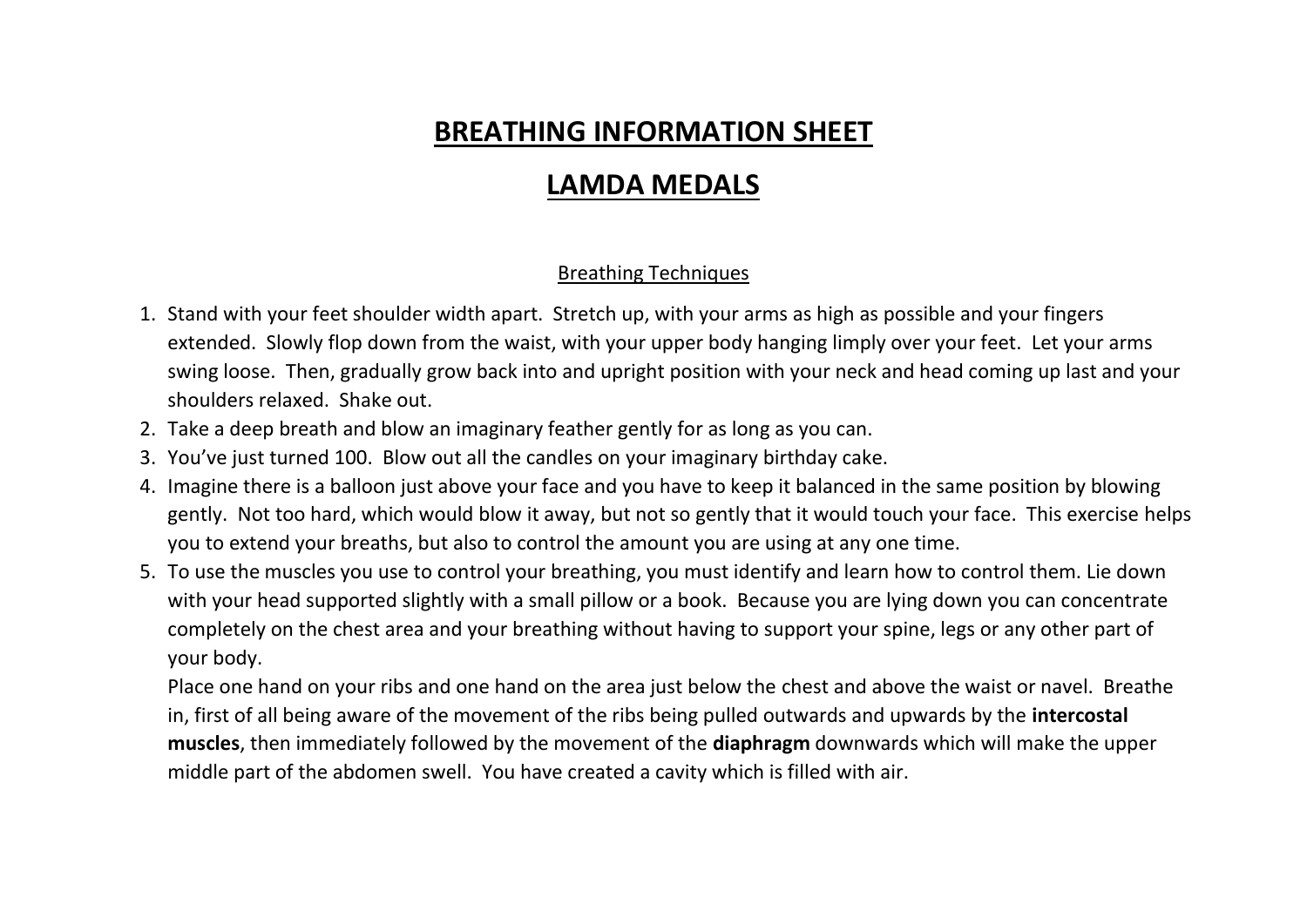- 6. Imagine you have a piece of really chewy gum or toffee in your mouth. Chew using all of your mouth and face muscles. Make the movement really big to exercise and warm up these muscles. As you chew, massage your jaw and cheeks with the tips of your fingers, warming the muscles.
- 7. \* Breathe in slowly to a count of 3 and out to a count of 3 \*Breathe in slowly to a count of 3, hold for 3 and out to a count of 3 \*Increase the count slowly to 7
- 8. Use a drinking straw and blow gently through it to keep a real balloon steady in the air above you.

Use a drinking straw to pick up peas and carry them on the end of the straw to the other side of the room, held in position.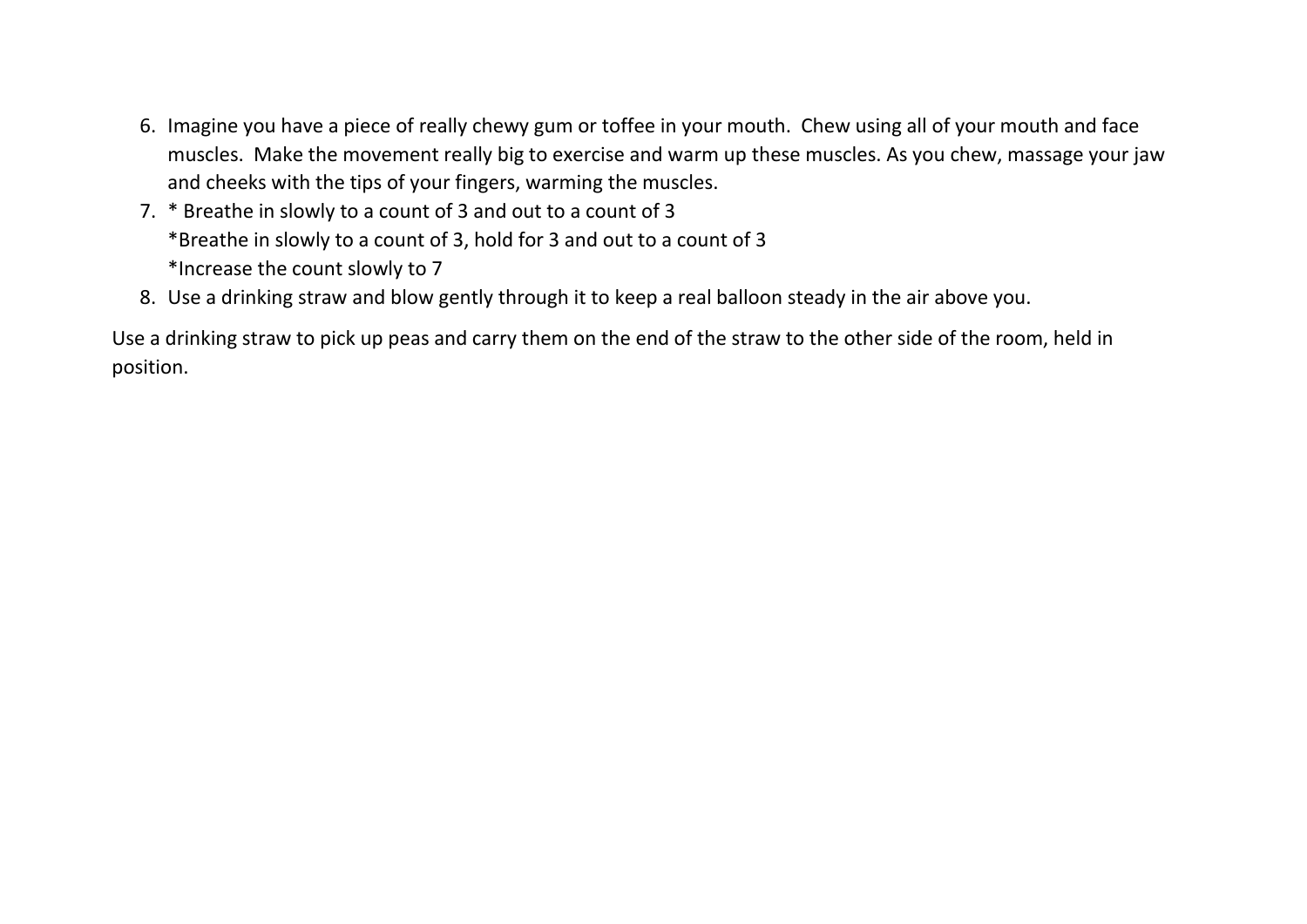

#### What are my resonators?

### The Pharynx (Pharyngeal Resonator)

Is the long, muscular tube which extends upwards from the larynx (voice box), ending at the back part of the oral and nasal cavities. The pharynx can change its shape and size, which affects the quality of the sound produced. It increases in size during a yawn and decreases in size when the throat or neck are tense.

## The Mouth (Oral Resonator)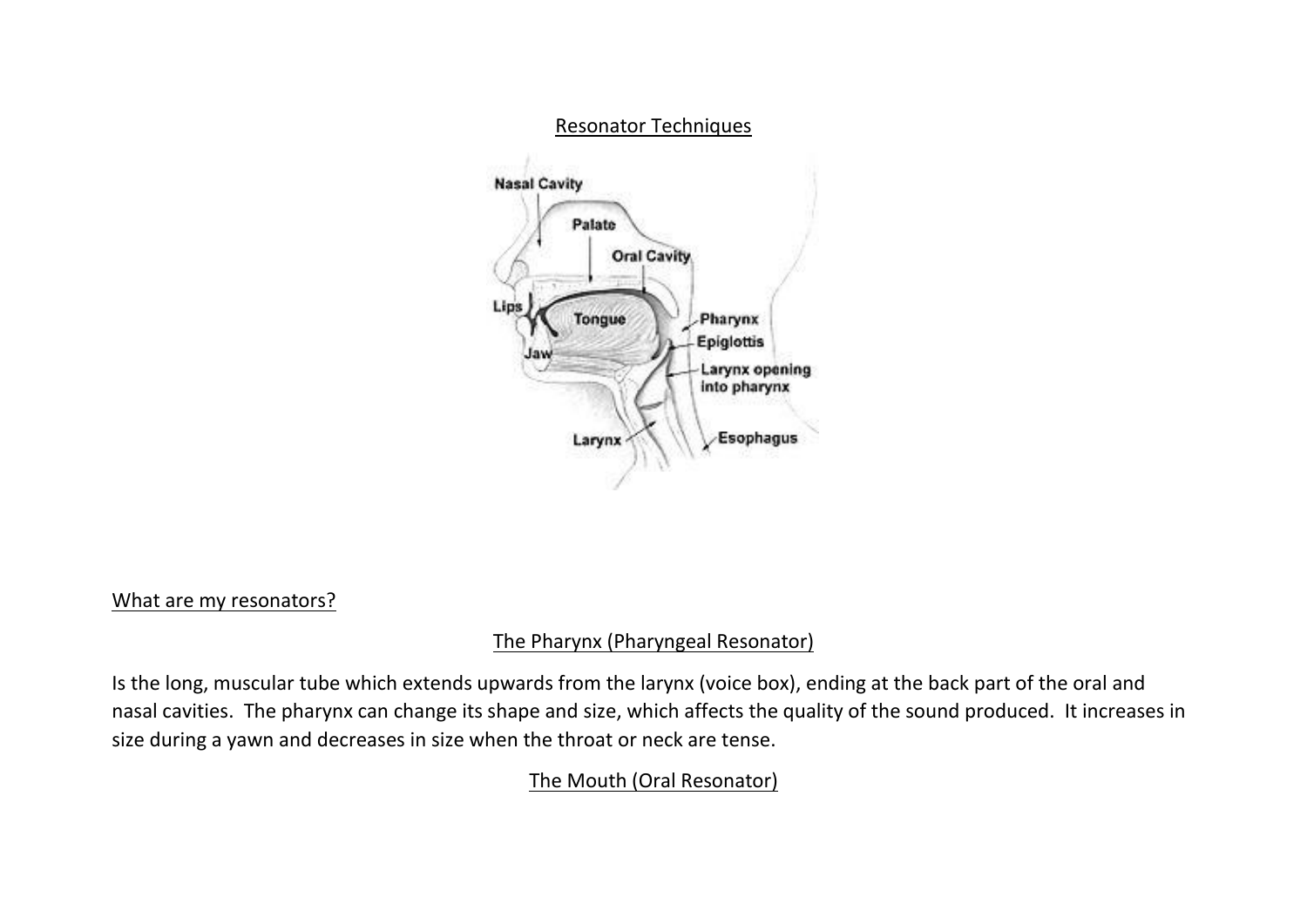Each part of the mouth plays a role in producing resonance.

- $\triangleright$  The lower jaw forms the floor of the oral resonator and is attached to the facial bones by hinge joints.
- $\triangleright$  The tongue lies on the floor of the oral resonator. The movement of the tongue is centered in different areas: the tip (Point of the tongue), the

Blade (underneath the upper tooth ridge), the front (Underneath the hard palate) the centre, (partly underneath both the hard palate and the soft palate) and the back (underneath the soft palate).

#### The Nose (Nasal Resonator)

There are two types of nasal resonance:

- $\triangleright$  When the vibrating column of air passes directly through the open soft palate to the nasal cavity, the English this only happens in 3 sounds – 'm', 'n' and 'ng'.
- $\triangleright$  When the vibrating column of air does not pass directly into the nasal cavity, but instead pitches onto the hard palate just behind the upper teeth, and the sound vibrations are carried through the bones of the hard palate to the nasal cavities. This type of nasal resonance can be heard in vowel sounds.

#### Balancing Resonance

Good resonance depends upon achieving a balance of vibration from the pharynx, mouth and nose.

When you practice your exercises, make sure that your spine is lengthened, your shoulders, neck and jaw are free from tension and there is space inside your mouth and an adequate breath force to move the sound forward. It is important that you try not to think about all of this theory when you are performing. You must practice your exercises so that it comes naturally to you.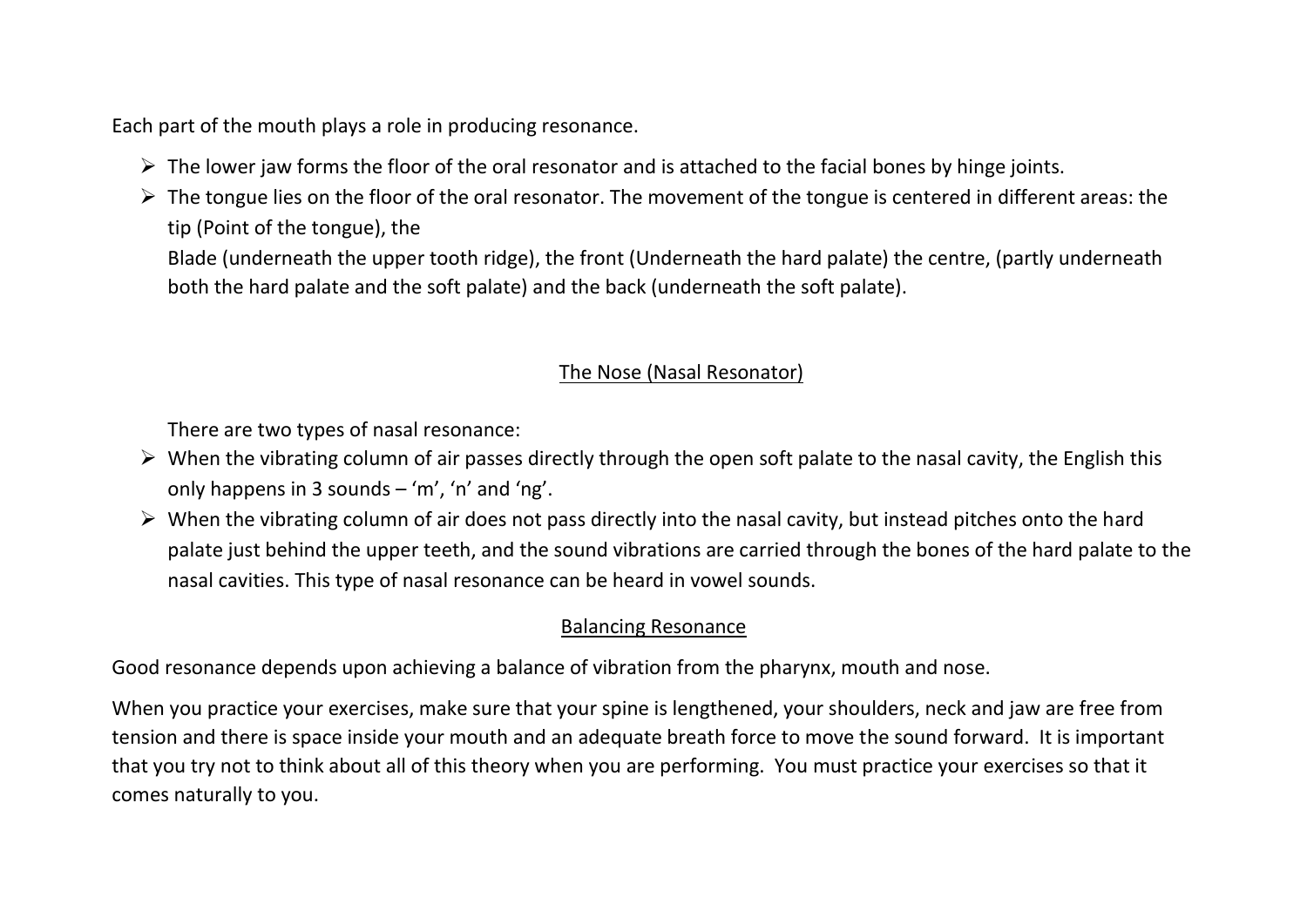#### Finding your Resonators

- Nasal resonator Say 'mum', 'nose' and 'sing'. Repeat the words but this time hold your nose. You should hear 'bub', 'dose' and 'sig' because there isn't any nasal resonance.
- Hold a yawn in your throat and count 'one, two, three at the same time. You will hear a sound with too much Pharyngeal (Pharynx) resonance.
- Say the word 'ahhhhh' with your lower jaw dropped at its most natural point. Continue saying the sound and raise your lower jaw slowly. As the lower jaw comes up, the lips will move closer together and the tongue might move towards the hard palate. You will hear a sound without much oral resonance.
- Allow your lower jaw to drop at its most natural point and use a mirror to look through to the back of the mouth. If you breathe through your nose and out through your mouth, with your mouth still open, you will see the action of the soft palate.

#### Exercises

- 1. Standing with your feet slightly apart and your shoulders relaxed, breathe in and then let the air out on a hum. This makes the **cavity of the nose** work. Do this several times.
- 2. Now, when you have begun to hum, gradually open your mouth on an aaaa or ahhhh sound. So you have very slowly said the word 'mar' 'mmmmmaaaaaaaaaaaar'. Keep the sound going to the end of your breath. Be sure to open your mouth wide by dropping your jaw. Practice and listen to the sound improve as you get more confident. With this technique all your **resonators** – the **nose**, the **mouth** and the **sinus cavities** are all working together.
- 3. Look in a mirror and open your mouth as wide as you can. Then allow the jaw to drop in a relaxed way then close it. Practise opening and closing your mouth like this several times. Repeat number 2, improving the clarity and length of the note and breath.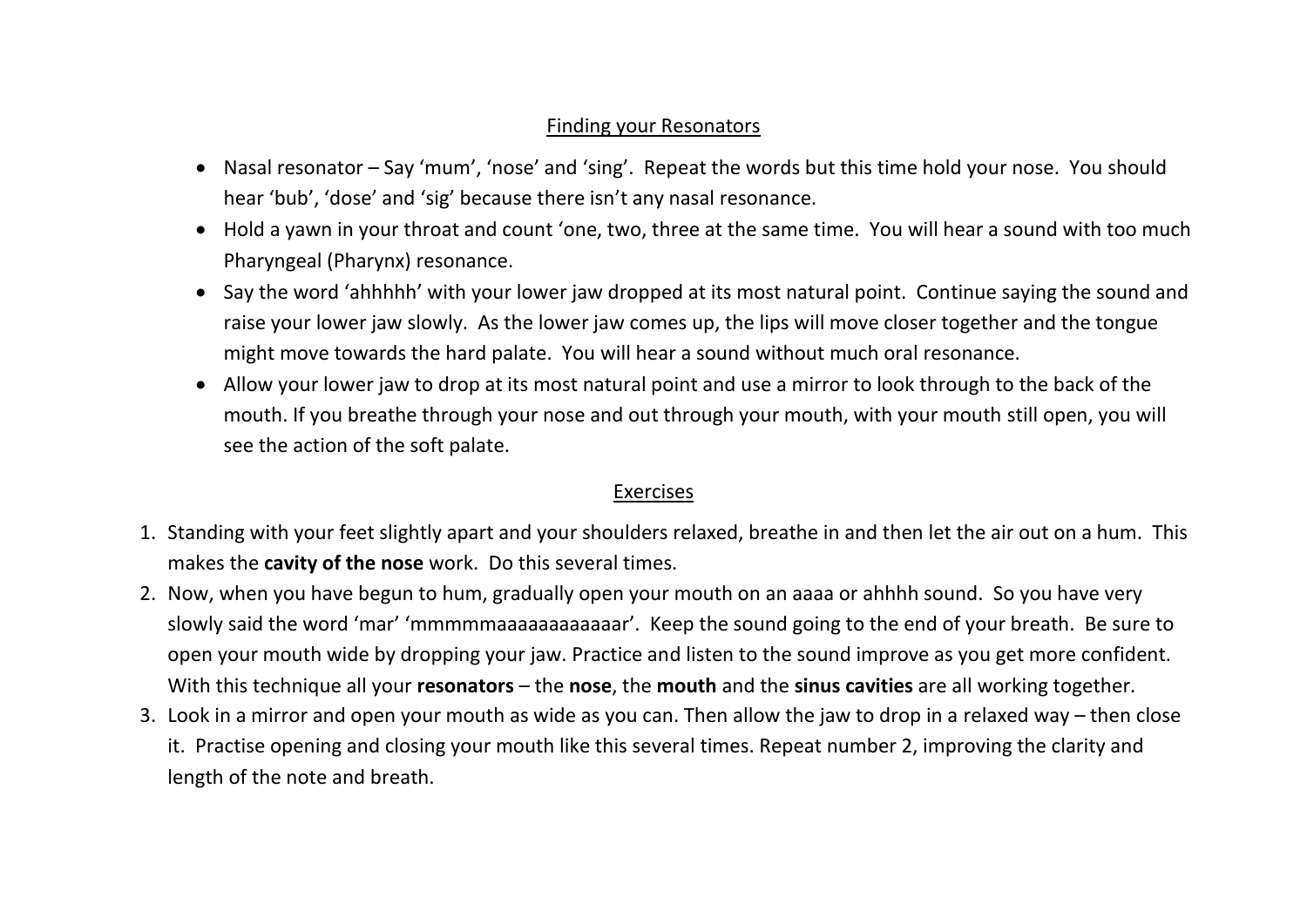- 4. Start on a low note and slide your voice up the musical scale as far as it will go. Then try it the other way round. Practising this technique regularly will help extend your voice at either end.
- 5. Nasal resonator Say 'mum', 'nose' and 'sing'. Repeat the words but this time hold your nose. You should hear 'bub', 'dose' and 'sig' because there isn't any nasal resonance.
- 6. Hold a yawn in your throat and count 'one, two, three at the same time. You will hear a sound with too much Pharyngeal (Pharynx) resonance.
- 7. Say the word 'ahhhhh' with your lower jaw dropped at its most natural point. Continue saying the sound and raise your lower jaw slowly. As the lower jaw comes up, the lips will move closer together and the tongue might move towards the hard palate. You will hear a sound without much oral resonance.

## **Types of Breathing -Read and Learn**

## **Clavicular respiration – WHAT NOT TO DO!**

Because it is a type of shallow breathing, the ribcage does not allow the lungs to expand as much as they would in deeper breathing.

How do you know if you normally use this type of breathing? Place one hand on your chest and one hand on your abdomen and breathe normally. Which of the two hands rises? If the upper one rises, your breath is clavicular, if the lower one is abdominal. There are people which both hands rise, this means that the breathing is quite deep and could be adequate.

This type of breathing is inefficient because the greatest amount of blood to collect oxygen occurs in the lower areas of the lungs, which implies that you are getting little oxygen. This rapid and shallow breathing results in poor transmission of oxygen to the blood and therefore little nutrients to the tissues.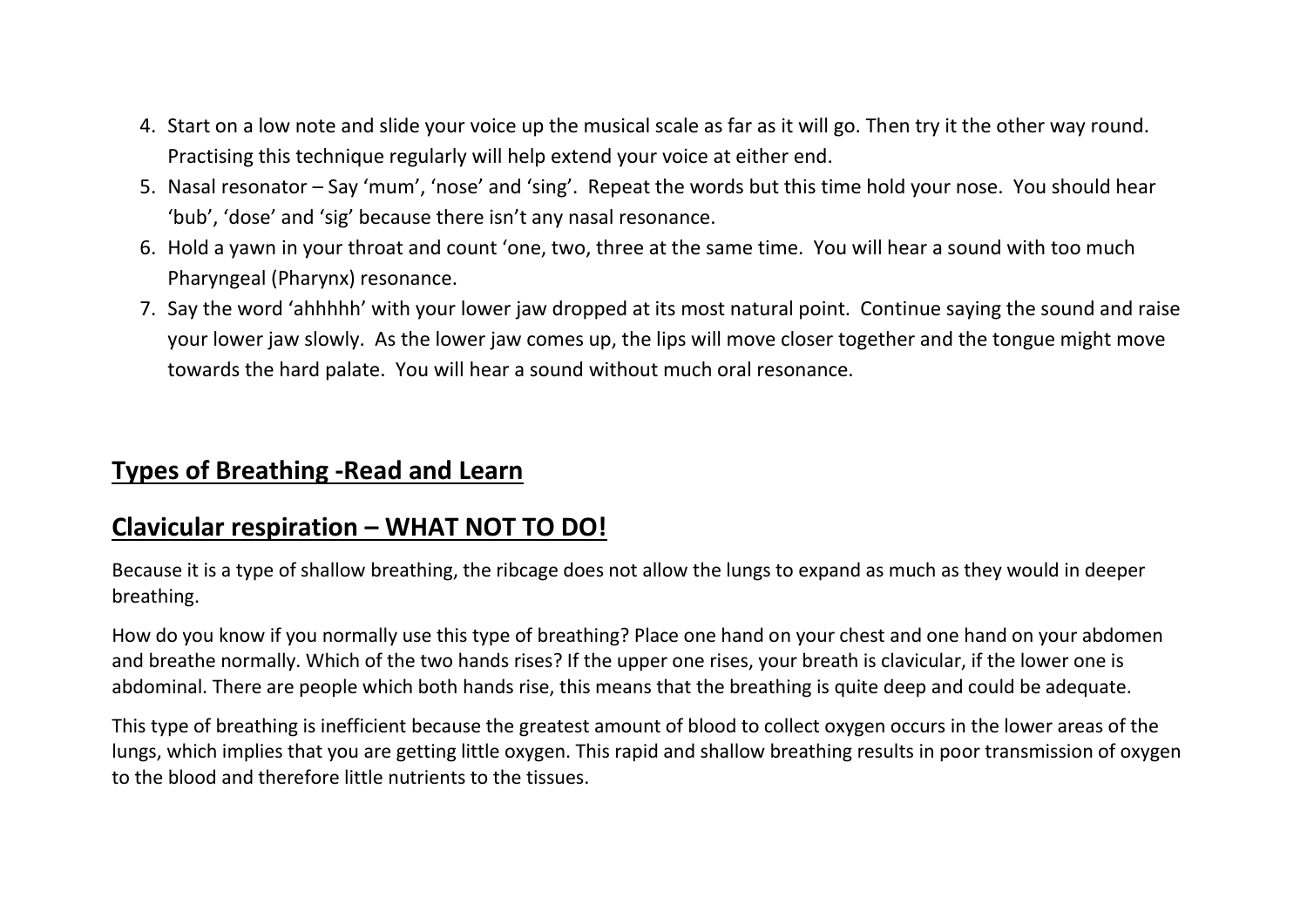- **Advantages of clavicular breathing:** This type of breathing provides us with oxygen quickly and can be useful when we have to run to catch the bus.
- **Disadvantages of clavicular breathing:** Oxygen supply is insufficient, and maintained over time can increase [stress](https://blog.cognifit.com/acute-stress/) and make our brain and our body not functioning properly.

## **Diaphragmatic or deep breathing – WHAT TO DO!**

Diaphragmatic or deep breathing, also called abdominal breathing, consists of bringing air to the lower part of your lungs, using the muscles of the diaphragm. You will see your abdomen rise, hence its name.

For many, deep breathing may be strange and unnatural. This may be because in our society it is desirable to have a flat belly, and for this, especially women, tend to retain their abdominal muscles and in turn prevent a deep breath. It also happens because of continued stress and anxiety that maintains clavicular breathing his abdominal contraction may also be due to stress.

- **Advantages of diaphragmatic or abdominal breathing:** This breathing technique allows a complete flow of oxygen to our body, allowing it to function properly. The heart rate goes down as does the blood pressure.
- **Disadvantages of diaphragmatic or deep breathing:** This breathing technique has no disadvantage other than the need to learn it, since many people do not have it automated.

## **Breathing Techniques**

## **For each of your pieces;**

- $\checkmark$  Read through ALOUD for each of these aspects; Volume, pace, pitch, breaths, pauses etc
- $\checkmark$  Write in the table what you notice; label these changes with the breathing changes you use. If you whisper, do you need to control your voice so the breath lasts longer? If you raise your voice, is there